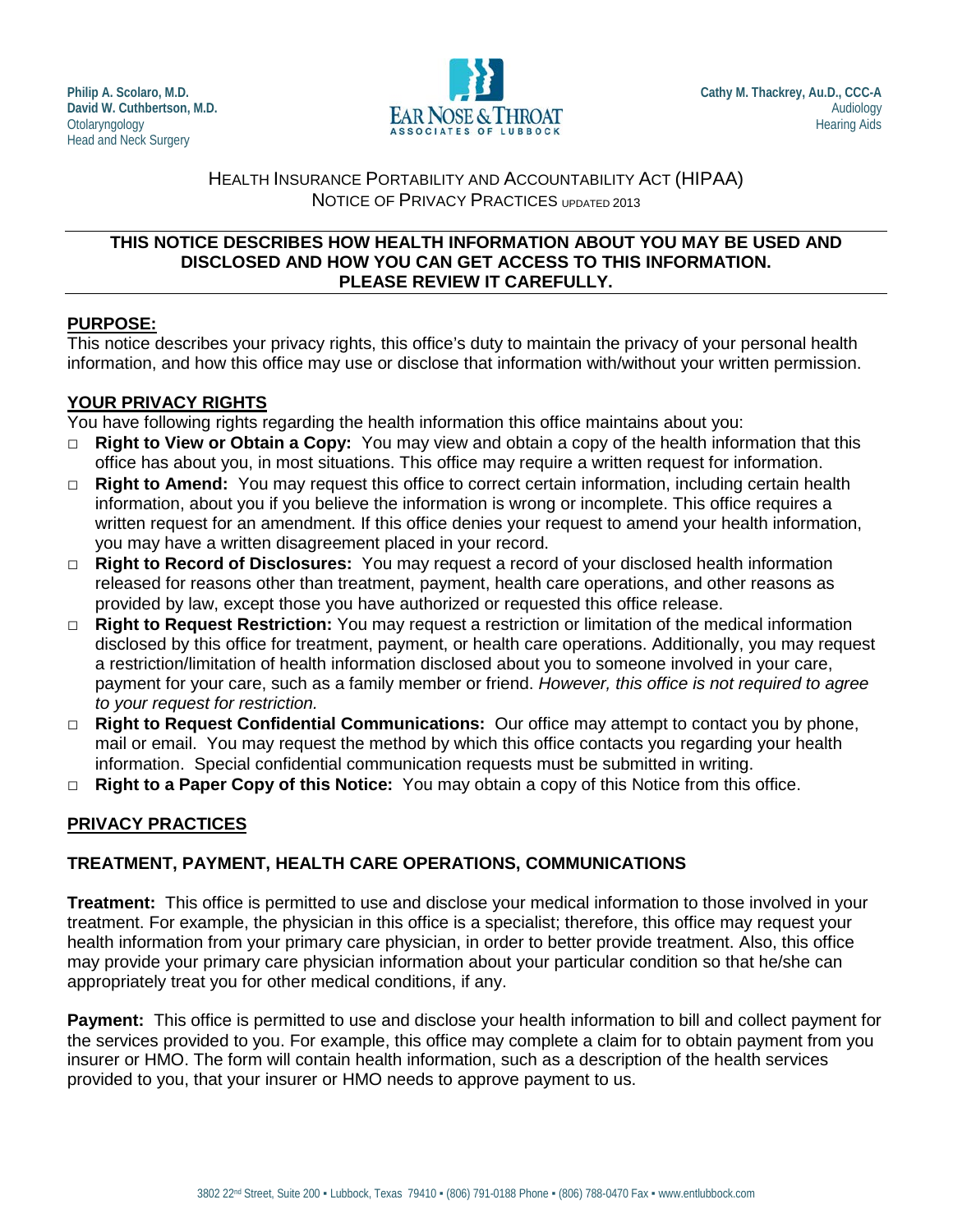**Health Care Operations:** This office is permitted to use or disclose your health information for the purposes of health care operations, which are activities that support this practice and ensure that quality care is delivered. For example, this office may engage the services of a professional to aid this practice in its compliance programs. This professional will review billing and medical files to ensure this office maintains its compliance with regulations and the law.

## **Communication:**

**Electronic Mail -** With patient consent, this office may communicate with the patient or patient's legally authorized representative via electronic mail (e-mail) for non-urgent matters through a secured mechanism. No information will ever be sent electronically without permission given by you or your legally authorized representative. This office cannot and does not guarantee the privacy or security of any message being sent over the Internet.

**Voice Message -** With patient consent, members of this office will make a good faith effort to only leave voice messages containing health information on patient approved telecommunication lines.

## **DISCLOSURES THAT CAN BE MADE WITHOUT YOUR AUTHORIZATION**

There are situations in which this office is permitted by law to disclose or use your health information without your written authorization or an opportunity to object. In other situations this office will ask for your written authorization before using or disclosing any identifiable information, you can later revoke that authorization, in writing, to stop future uses and disclosures. However, any revocation will not apply to disclosures or uses already made or taken in reliance on that authorization.

### **Public Heath, Abuse or Neglect, and Health Oversight**

This office may disclose your health information for public health activities. Public health activities are mandated by federal, state, or local government for the collection of information about disease, vital statistics (like birth and death), or injury by a public health authority. This office may disclose health information, if authorized by law, to a person who may have been exposed to a disease or may be at risk for contracting or spreading a disease or condition. This office may disclose your health information to report reactions to medications, problems with products, or to notify people of recalls or products they may be using.

This office may also disclose health information to a public agency to received reports of child abuse or neglect. Texas law required physicians to report child abuse or neglect. Regulations also permit the disclosure of information to report abuse or neglect of elders or the disabled.

This office may disclose your health information to a health oversight agency for those activities authorized by law. Examples of these activities are audits, investigations, licensure applications and inspections which are all government activities undertaken to monitor the health care delivery system and compliance with other law, such as civil rights laws.

### **Legal Proceedings and Law Enforcement**

This office may disclose your health information in the course of judicial or administrative proceedings in response to an order of the court (or the administrative decision-maker) or other appropriate legal process. Certain requirements must be met before the information is disclosed.

If asked by law enforcement officials, this office may disclose your health information under limited circumstances provided that the information:

- $\Box$  Is released pursuant to legal process, such as a warrant or subpoena;
- $\Box$  Pertains to a victim of crime and you are incapacitated;
- $\Box$  Pertains to a person who has died under circumstances that may be related to criminal conduct;
- $\Box$  Is about a victim of crime and the office is unable to obtain the person's agreement;